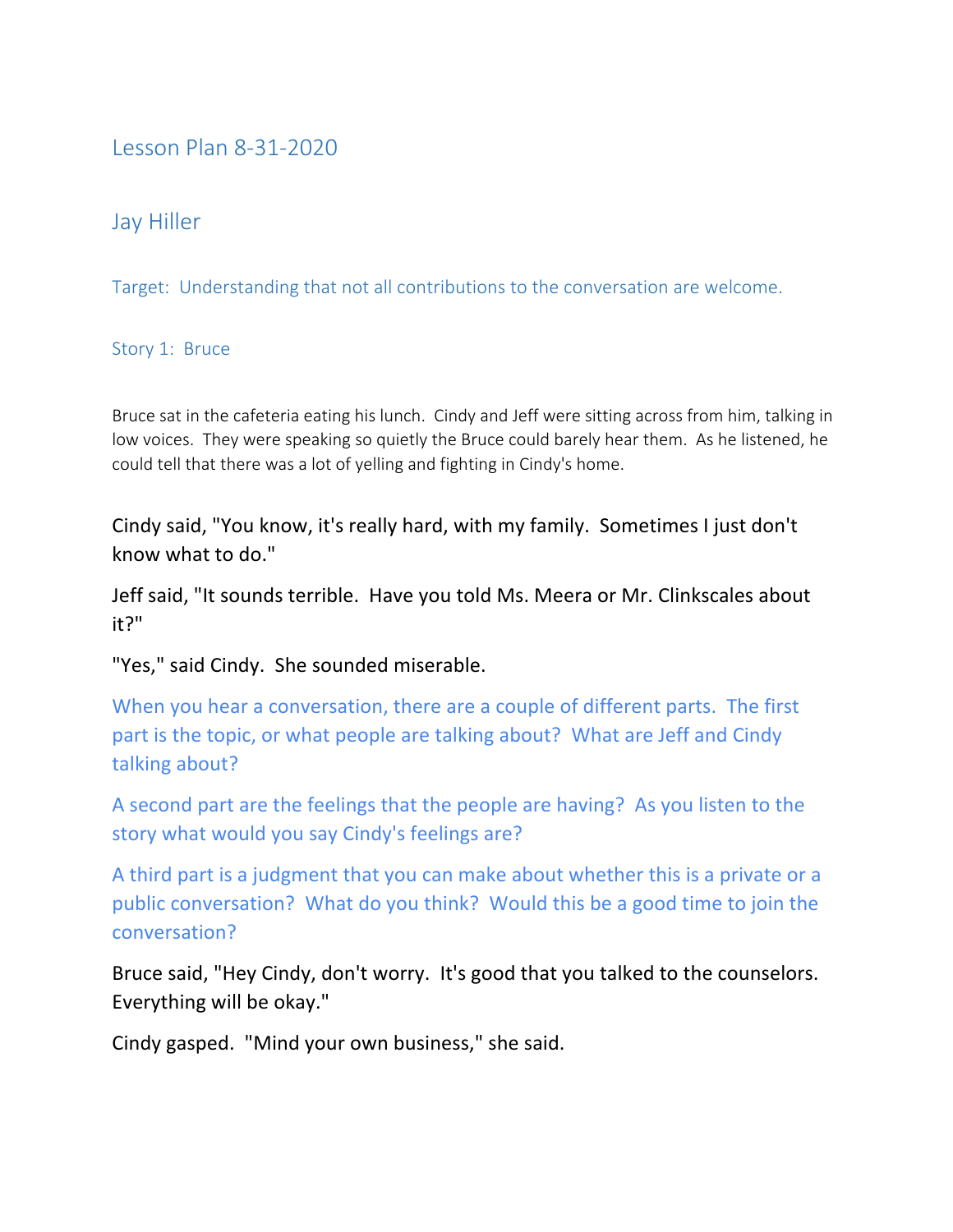Bruce was surprised and his feelings were hurt. Cindy had always been so nice to him.

Why do you think Cindy told Bruce to mind his own business?

Why do you think Cindy and Jeff were talking about something private in a public place?

It was a mistake to talk about something private in the cafeteria. But, does that make it okay for Bruce to add his opinion without being asked?

What do you think Cindy and Jeff think about Bruce?

## Story 2: Cindy

Cindy did not like going home on Fridays. Everybody at her house was mad at eachother all the time. When it was time to catch the bus to go back to Austin on Sundays, she was always glad. She really didn't want to go home this weekend. All morning long, she had a terrible feeling in the pit of her stomach.

Thank goodness for her friend, Jeff. Jeff was a good listener. It felt so good to tell somebody how she felt, Cindy forgot all about the other students around them. She forgot that other might people might hear them.

Cindy said, "You know, it's really hard, with my family. Sometimes I just don't know what to do."

Jeff said, "It sounds terrible. Have you told Ms. Meera or Mr. Clinkscales about it."

"Yes," said Cindy. Talking to Ms. Meera had helped. But she still had to go home and deal with all that arguing this weekend. She felt like crying.

Has Cindy even noticed that Bruce is there?

(Maybe discuss ways to ask permission to join the conversation. "I can't help but overhear. This sounds private. Emphasize that it would be really hard to do, best thing to do is to be quiet.)

A voice seemed to come out of nowhere. "Hey Cindy, don't worry. It's good that you talked to the counselors. Everything will be okay."

Who was that? It was that guy, Bruce. She hardly knew that guy. Had he been listening to her private business that whole time? Yuk.